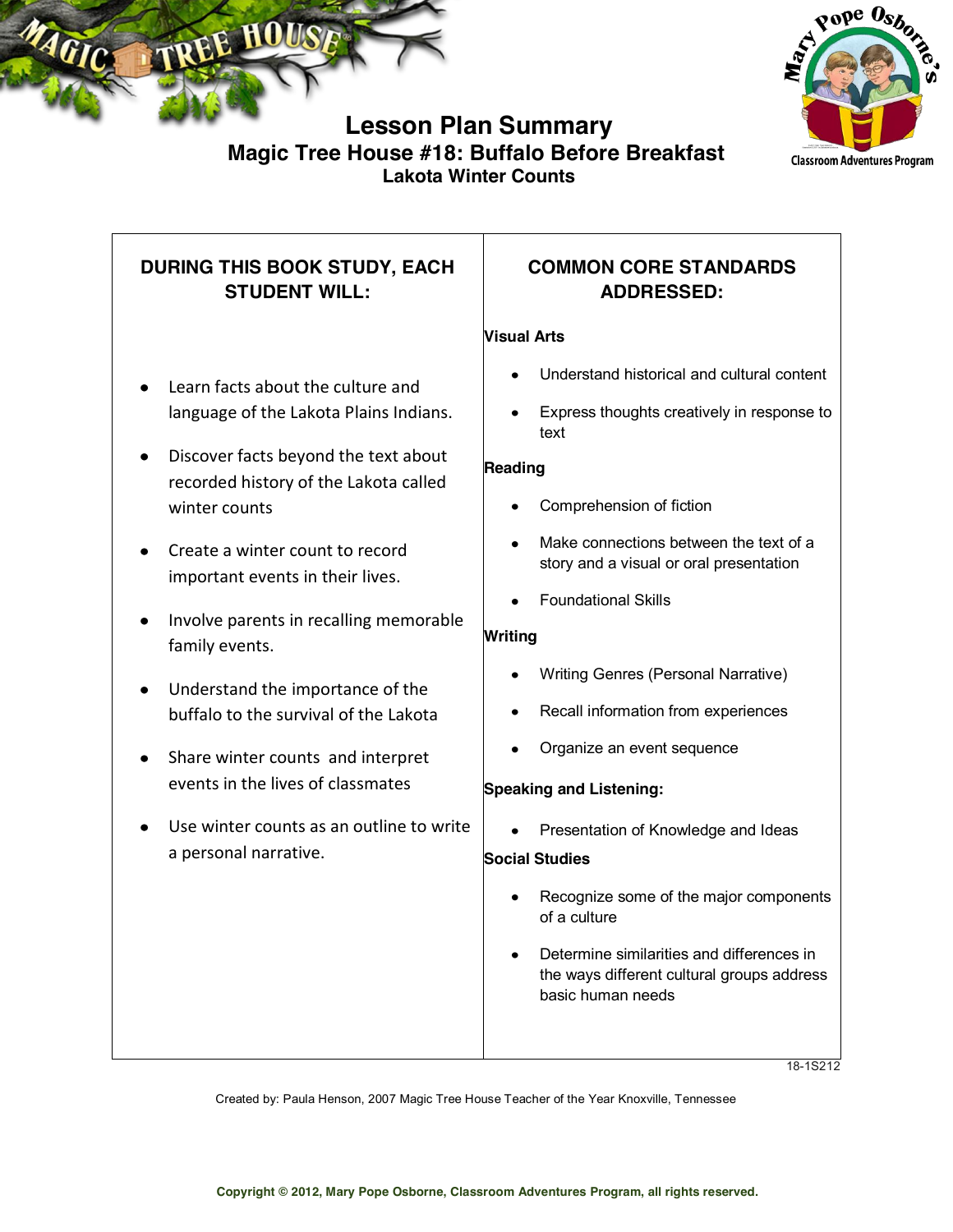



**Lesson Plan Magic Tree House #18: Buffalo Before Breakfast Lakota Winter Counts**

In Buffalo Before Breakfast, students learn that the Lakota Plains Indians received many "gifts" from the buffalo: food from his body, tools from his bones, and tepees from his skin just to name a few. The Lakota also used the buffalo skin for written communication as paper was unavailable. As Jack and Annie discovered, Lakota Indians did not have a written language in the early 1800's as we do today but used sign language and pictures to communicate.

Students also learned how important story-telling was to the Lakota as they heard about the legend of the White Buffalo Woman. One way for the Lakota to keep the stories alive and assure that they are handed down through the generations was by creating winter counts.

Winter counts provided a pictorial way of making a calendar that recorded one significant event to represent each year. For generations, Plains Indians drew pictures to document their experiences. They measured their years from first snowfall to first snowfall. Lakota winter counts were the recorded history of each band or tribe and served to prove what Jack and Annie discovered through the wisdom of Black Hawk's grandmother: "All things are related".

Each band of Lakota had their own winter count keeper who was responsible for keeping the winter count up to date. Each year he drew the most significant event with one simple symbol on an animal hide. The symbols had significant meaning for each band of Lakota. This winter count served as a timeline of sorts for each band. Typically, the first symbol of the winter count began in the middle of an animal hide and continued in a circular pattern as a new picture was added each year. The original Lone Dog winter count as seen below is on exhibit with many others at the Smithsonian. Visit their website to learn more about this exhibit and the history of winter counts:

<http://wintercounts.si.edu/>



18-1LP212

Created by: Paula Henson, 2007 Magic Tree House Teacher of the Year Knoxville, Tennessee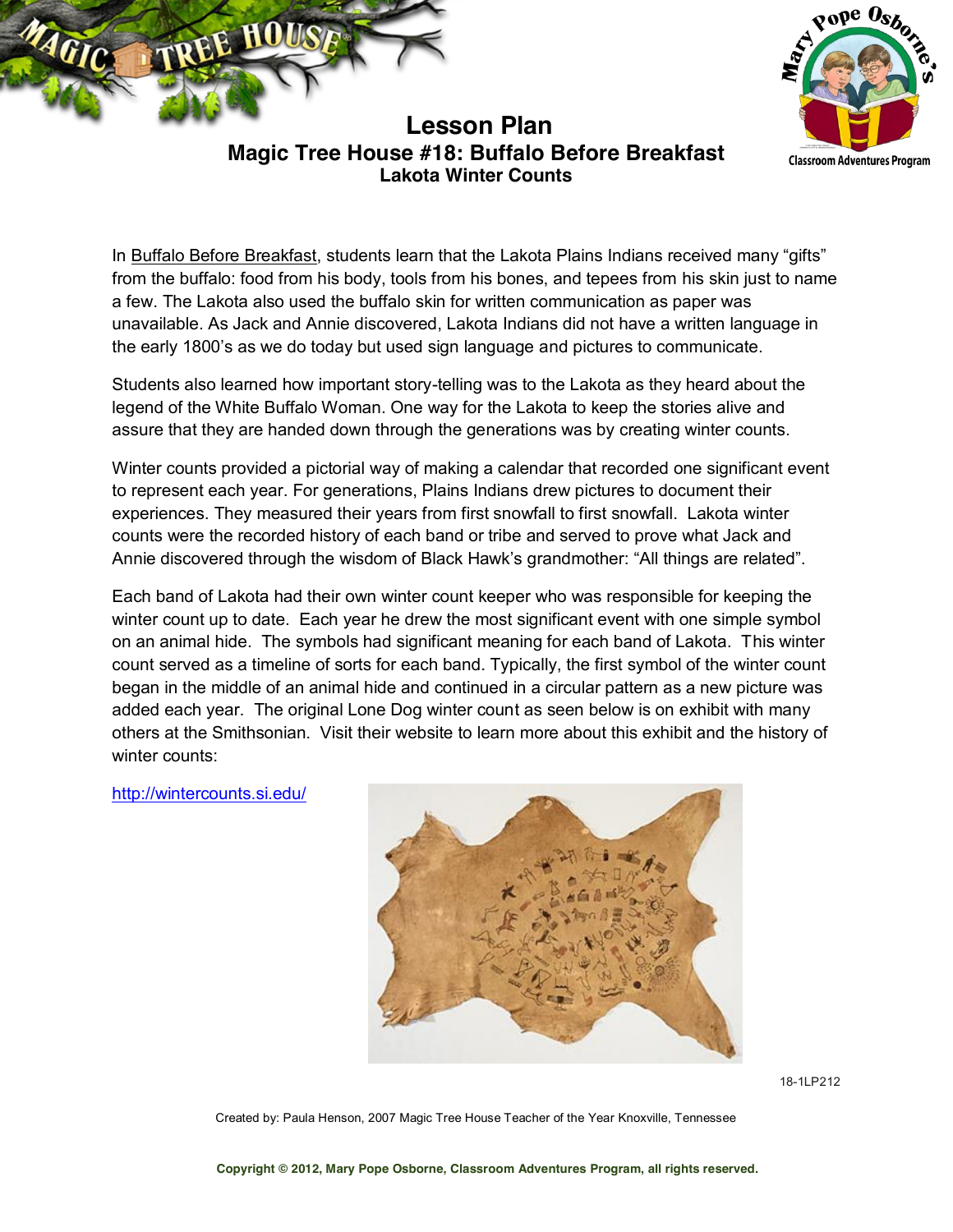Next, allow your students to create their own winter counts that will serve as a timeline of their years (so far). After examining some Lakota pictographs, instruct your students to record their symbols on a "buffalo hide" in a circular pattern as they record one main event from each year of their life.

## **Materials needed for each student:**

- 1 brown paper grocery bag
- Colored Pencils
- List of Lakota pictographs (Picture Dictionary provided)
- Completed Winter Count Planning Sheet (Provided)

The grocery bag will serve as the buffalo hide on which the student will record their winter count. Prepare the brown paper grocery bag in the following way:

1) Cut out the plain back part of the paper bag and allow the student to draw a shape that resembles a buffalo hide.

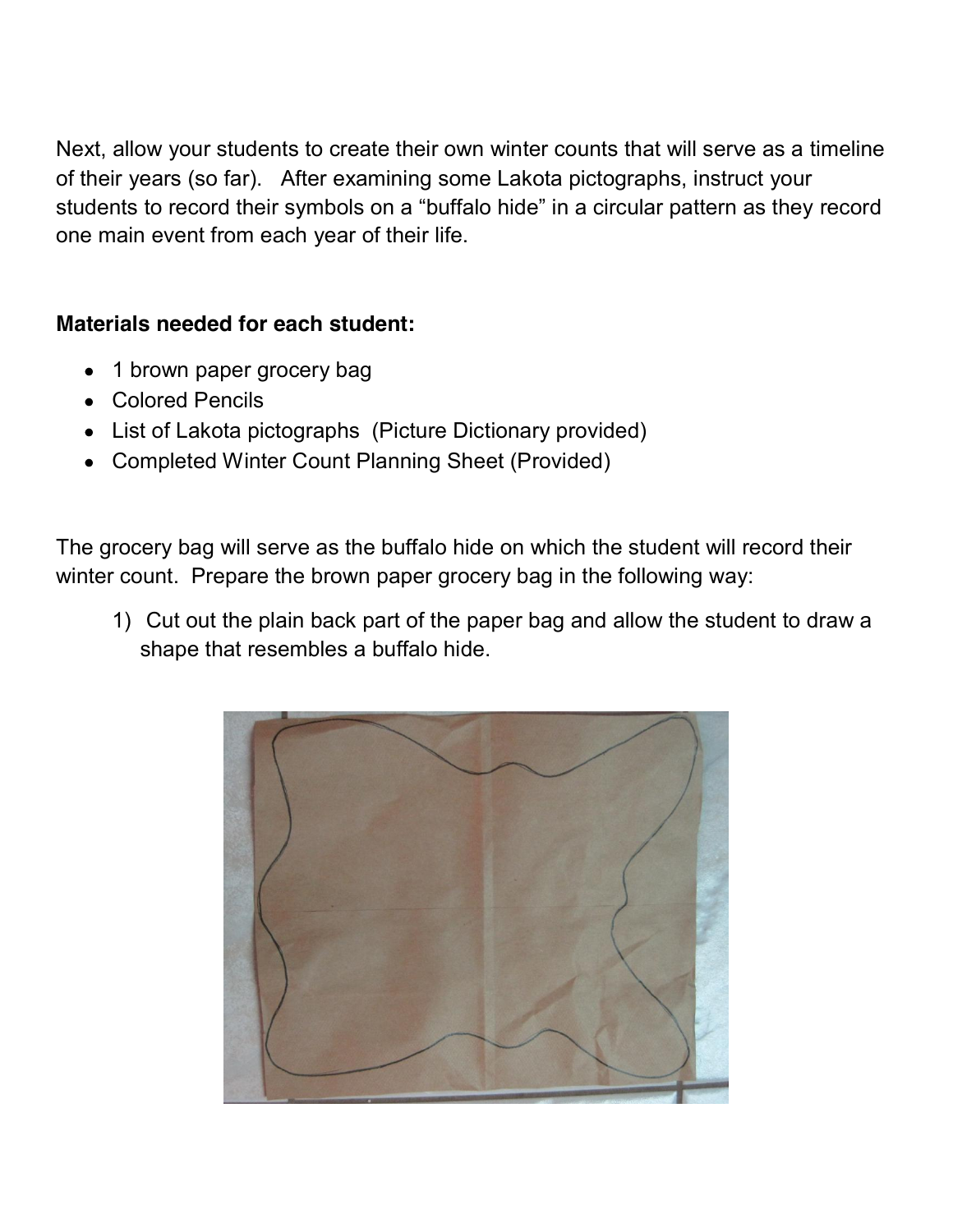2) Next, tear the shape along the outline. Do not use scissors. Rough edges are desirable to create the look of a buffalo hide.



- 3) The students are now ready to record their own "story" of the main events in their lives on their winter count.
- 4) Allow your students to make a list of the most important event in each year of their lives on the Winter Count Planning Sheet (provided). Discuss possible suggestions as a class such as:
	- The student's birth for the first year
	- Arrival of siblings
	- Adopting a pet
	- Moving to a new location
	- First day of school
	- Special birthday party
	- Vacations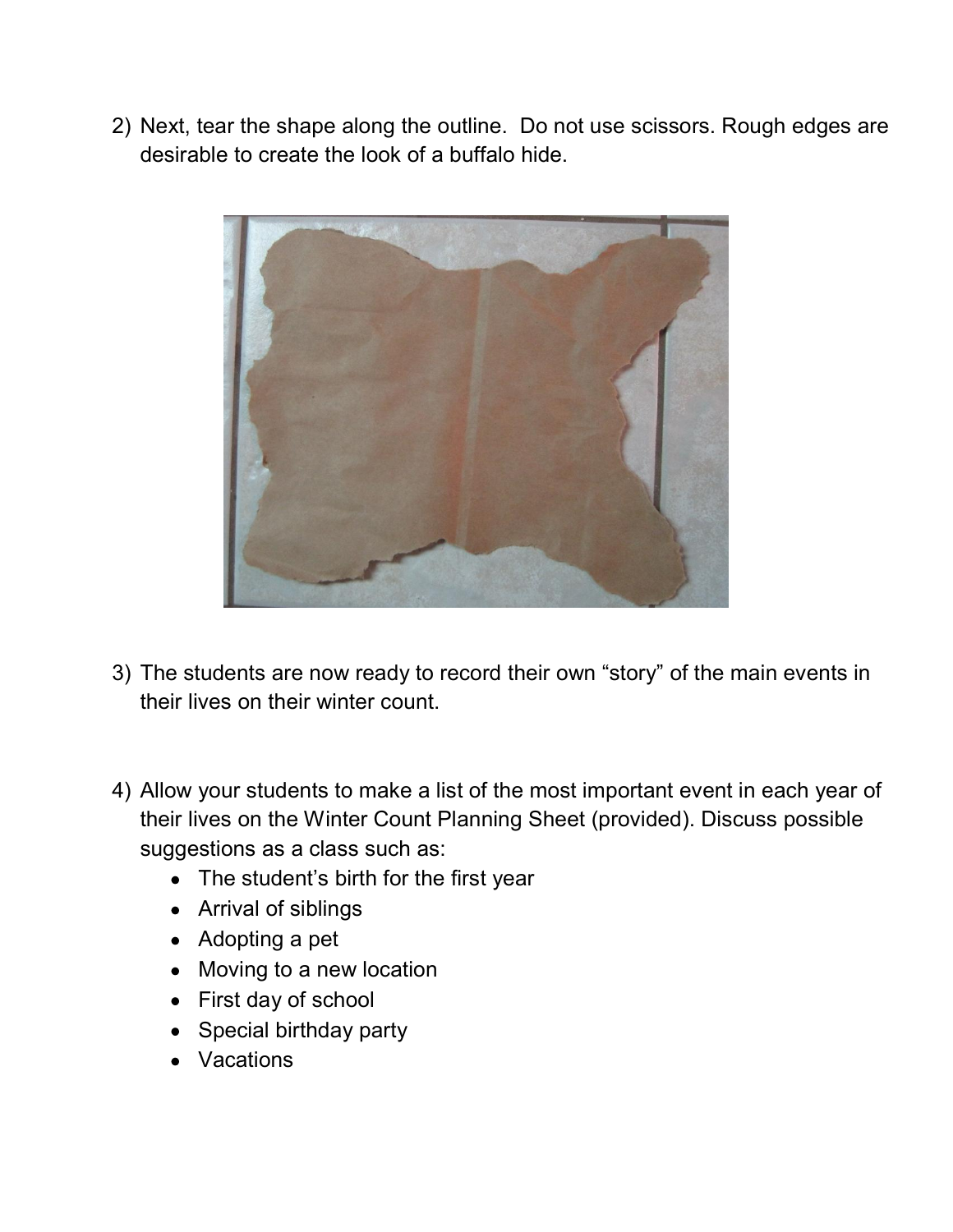- 5) Give students a list of some of the Lakota pictographs (Picture Dictionary provided) and discuss their interpretations. Discuss the importance of these pictures as a means of communication for the Lakota.
- 6) Next, ask your students to make very simple picture representations next to the important events they listed. (example: a dog shape to signify adopting a favorite pet) Use the following form for this purpose. Ask students to take these forms home to ask parents for suggestions and assistance.
- 7) When Winter Count Planning Sheets are completed students may start filling in their pictures starting with Year 1 in the center of the "hide" and continuing in a circular pattern until they reach the current year of their life. Encourage students to pencil in their shapes before using colored pencils for their pictographs.

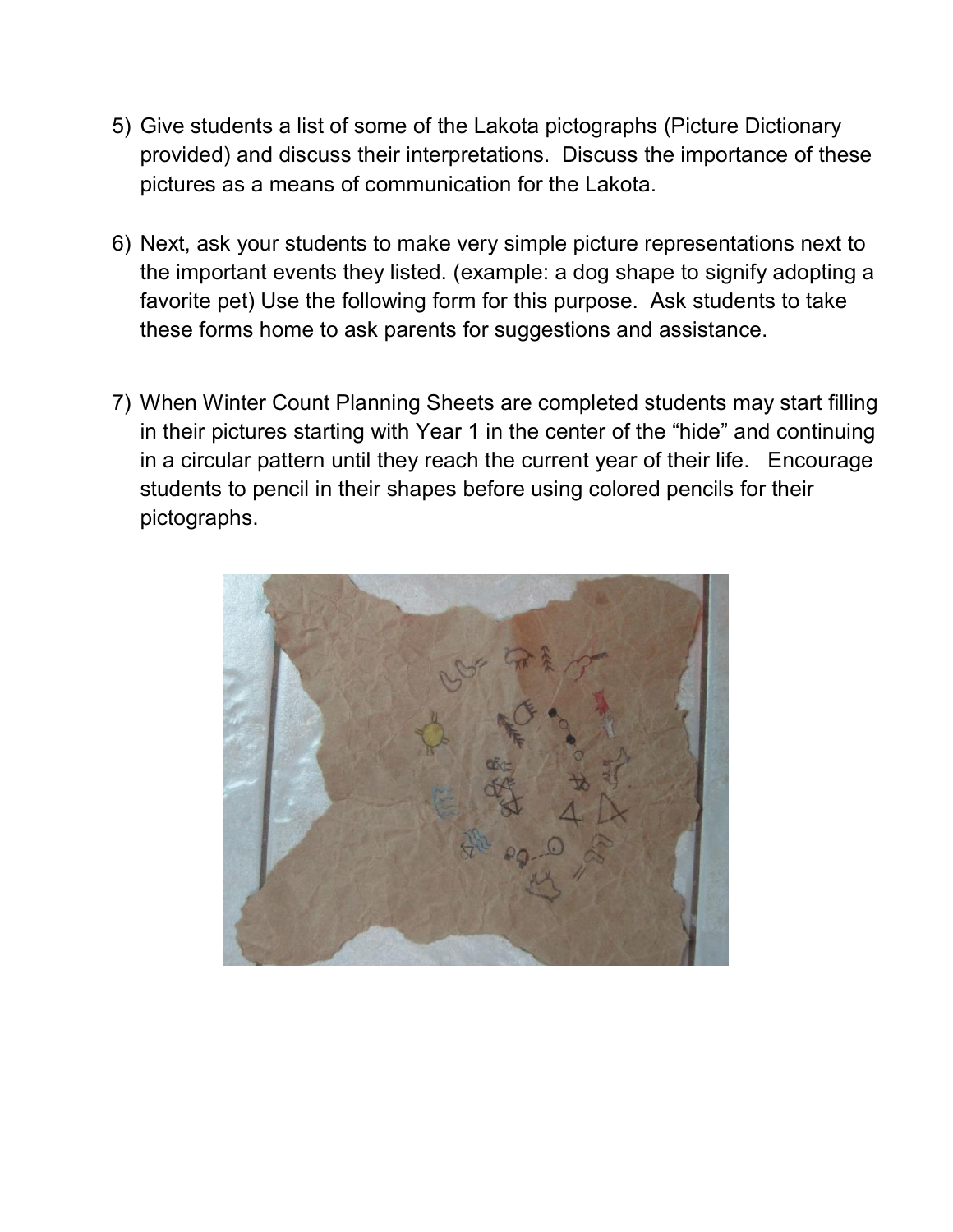8) Crumple the "buffalo hide" into a ball and dampen it with water. Flatten the "hide" on a flat surface to dry. The crumpling process should give it a worn look. Allow the "hide" to dry overnight.



- 9) Using their winter counts as an outline, instruct your students to write a personal narrative as an interpretation of their illustrations.
- 10)Finally, allow your class to share their winter counts and interpret the special events in the lives of classmates before listening to personal narratives. Display these Lakota-style timelines alongside the personal narratives on a hall bulletin board for other classes to view.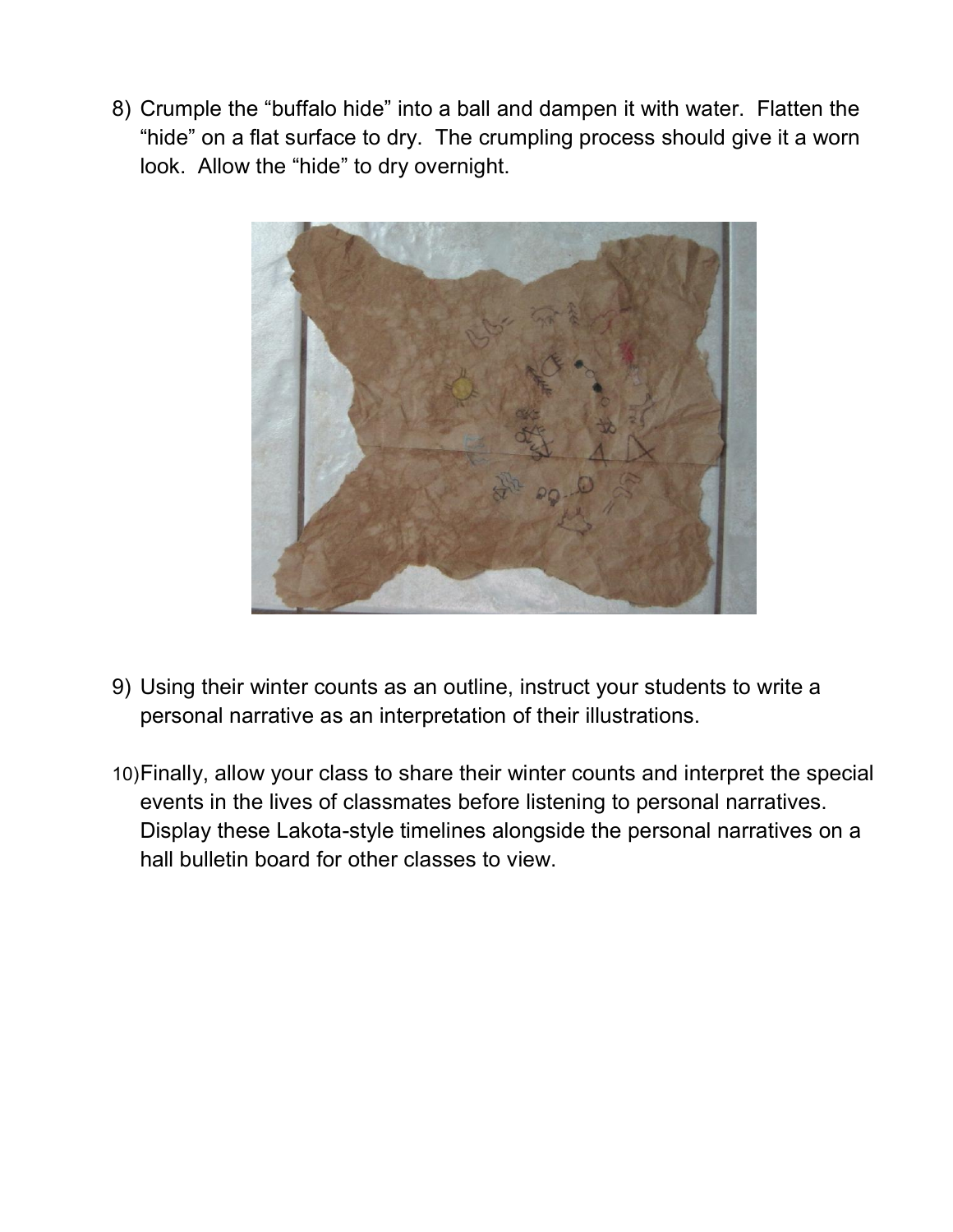